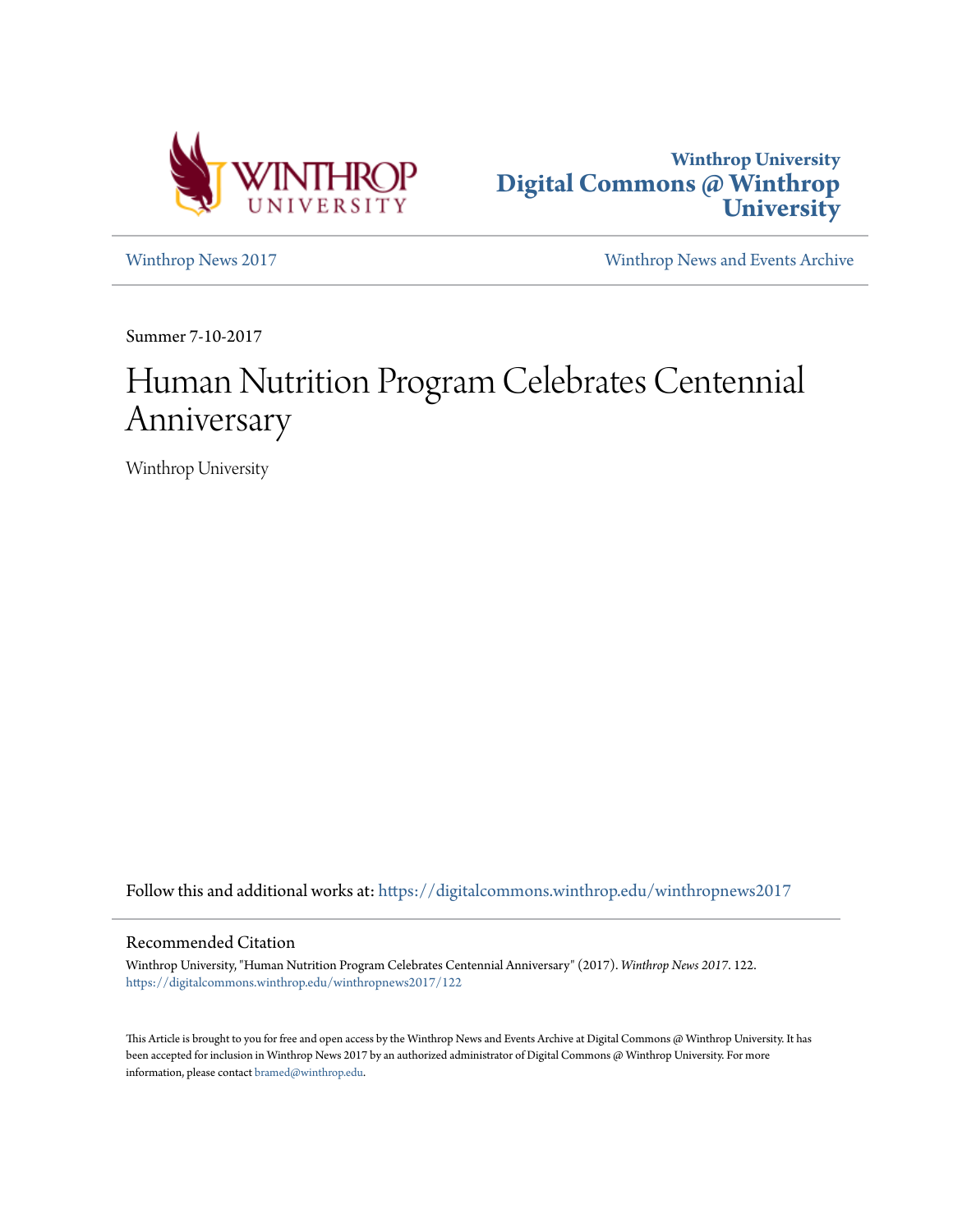



### **ABOUT ADMISSIONS & AID ACADEMICS STUDENT**

07/10/2017

**AFFAIRS ATHLETICS GIVING**

「验費」

**O** SHARE

All News

Archives

RSS News Feeds

Winthrop in the News

# **Human Nutrition Program Celebrates Centennial Anniversary**

## **Quick Facts**

**Department Chair Wanda Koszewski said** Winthrop's human nutrition program stands out because it's one of the few in the Carolinas and the region that offers degrees and coursework at the undergraduate, graduate and internship levels.

**Winthrop University responded to the 1917** Congress passing the Smith-Hughes bill, a piece of legislation emphasizing home economics coursework, by offering coursework in dietetics.



ROCK HILL, SOUTH CAROLINA - Recognizing the importance of the household, in 1917 the United States Congress passed the Smith-Hughes bill, a piece of legislation emphasizing home economics coursework.

Ever at the forefront of educating the next generation of women, Winthrop University responded by offering coursework in dietetics.

The **university's human nutrition program will**

**celebrate its 100th birthday this year** with new research presentations, a table at Homecoming & Reunion Weekend, professional development opportunities for students and more.

Department Chair Wanda Koszewski said Winthrop's human nutrition program stands out because it's one of the few in the Carolinas and the region that offers degrees and coursework at the undergraduate, graduate and internship levels. Another standout feature? The students.

"We have great students in the department," said Koszewski. "I am so impressed with Winthrop. I always tell students Winthrop has diverse opportunities and can help you to be successful if you wish to do so and take advantage of the program. The students we have here rise to the occasion."

While the program itself may have evolved over the years, the high quality of Winthrop's human nutrition education has not changed. Rather, Koszewski said the anniversary has sparked a discussion on how the program can better serve South Carolina residents and carve out an even deeper niche in the field. In the coming years, faculty will focus on education on food insecurity and chronic disease prevention.

"As a state institution, we need to help address this," Koszewski said. "In this state, strokes are very prevalent because they are mostly related to high blood pressure."

In a state typically known for its agriculture, many people still lack a nutrient-dense diet, she added.